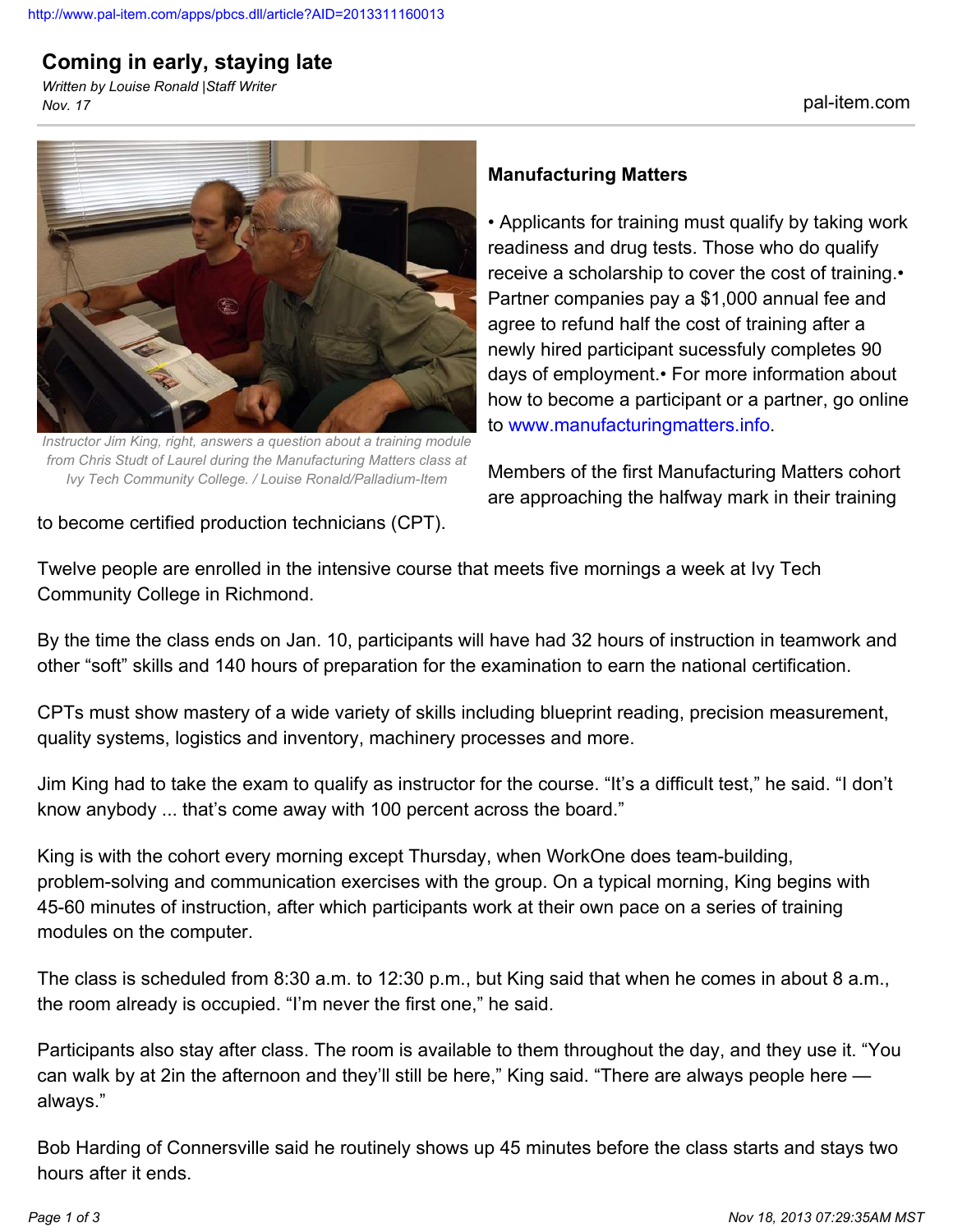## <http://www.pal-item.com/apps/pbcs.dll/article?AID=2013311160013>

Harding's employment background is in teaching and library work. "I've never spent one day in a manufacturing environment," he admitted. But he was without a job when he heard about Manufacturing Matters on a cable television program with Connersville Mayor Leonard Urban.

Urban urged viewers to think about taking the course. "Why not? What have you got to lose?" Harding remembers Urban saying. Harding decided to give it a try.

"It's one of the most difficult things in my life I've ever had to do," said Harding. Being new to manufacturing, he said he had to learn a whole new vocabulary before tackling the class content. Still, he's pleased with his progress so far. "I'm ahead of the curve," he said. "I'm very diligent. I'm very methodical. But it just takes time."

King is impressed by the motivation of the students. "As a matter of fact," he said, "I hate to use the word 'students.'" The participants treat the class more like a job, he said. "They've demonstrated that commitment."

Darin Dubbs is director of human resources for Primex Plastics Corp., one of the founding partners in Manufacturing Matters. Partners are given first access to hiring graduates of the class. "In order for someone to go through that process," Dubbs said, "they have to have the work ethic we're looking for."

Primex won't have to look far in one case. Wilmi Vizcaino was working third shift at Primex when he applied for the course.

Vizcaino has a degree from industrial engineering from a two-year college in his native Dominican Republic. He moved to the area after marrying a woman originally from Richmond. "When I heard about this training, I thought it would be a great chance to improve my communication skills and learn new ways to do things here — just to get up-to-date," he said.

But coming to class straight from an eight-hour shift was rough. After the course started, Vizcaino applied for and got a position in quality at Primex. Dubbs said the new position gave the company a chance to adjust Vizcaino's hours, since his work isn't directly tied to the production schedule. Vizcaino now works from 1-9 p.m. "so I can come in fresh in the morning."

Randy Tucker of Centerville isn't so lucky. He works third shift and gets off at 6:30 a.m. Some mornings, he doesn't have time for breakfast before class. And he tries to leave by 1 p.m. "I've got to get home to get some sleep," he said.

Tucker is prepared to keep on squeezing meals and sleep into his busy schedule for a few more weeks. "I think I can do it," he said. "I came this far. I'm going to finish it."

Mary Frazier of Richmond is able to come in early and stay late. In fact, she said that with two preschool-aged grandchildren and no computer at home, she has to. "When I'm home, I'm grandma," she said.

Like Harding, Frazier is new to manufacturing. Most of her work experience is in food service management. She's used to dealing with computers and math, "but the precision instruments and the engineering parts are totally new," she said. "It's a totally different world, but it's very interesting. I'm excited."